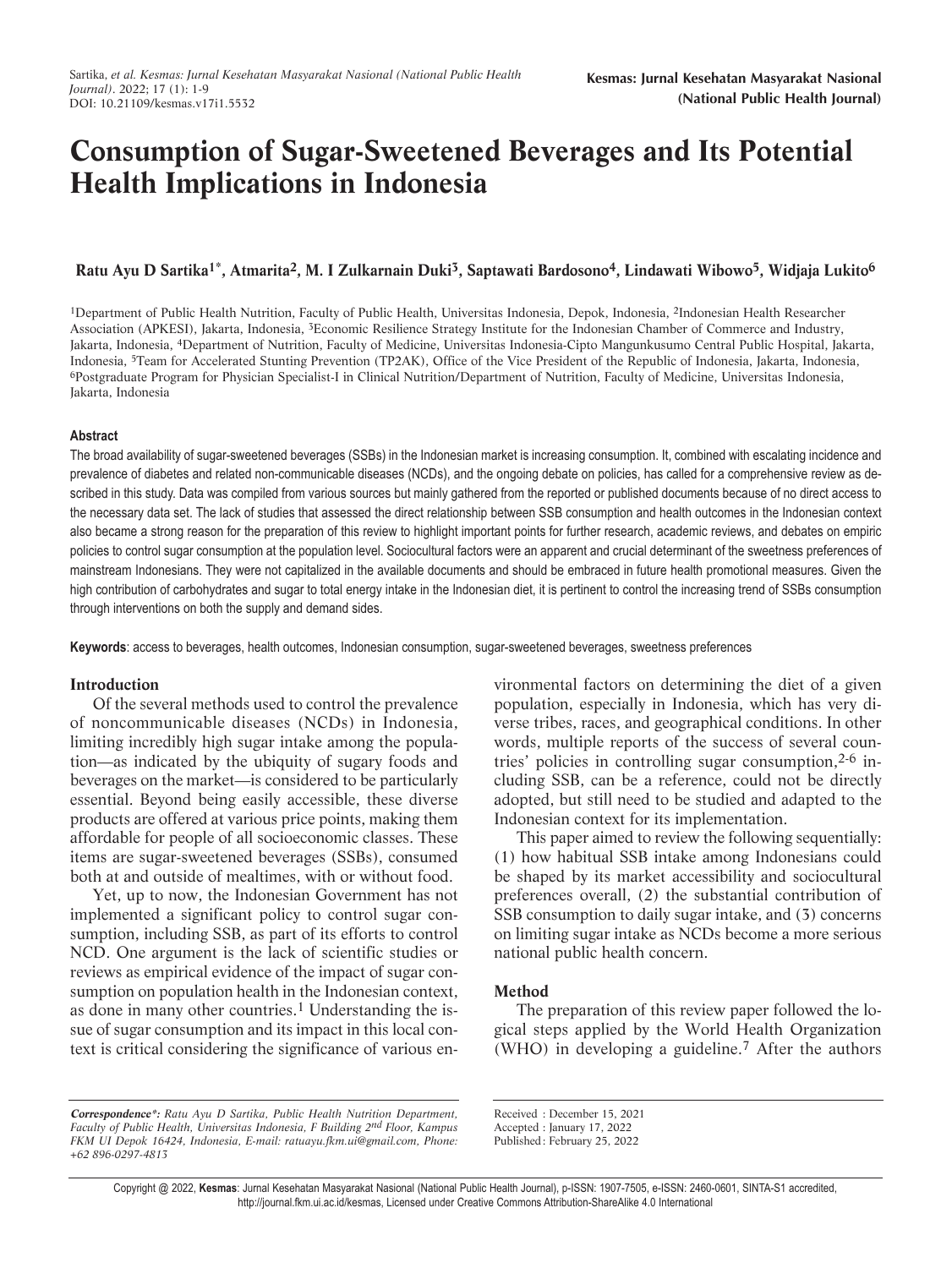<span id="page-1-0"></span>agreed on the objectives and purposes of writing this review paper, a search of the literature and relevant data sources was carried out to be used as references. Out of many scientific studies on sugar-sweetened beverages (SSBs), the authors have focused on publications within the Indonesian contexts, except for the health-related outcomes of high SSB consumption. Due to the lack of publications related to SSB in the Indonesian context, the literature compilation process was carried out in two ways: using systematic search engines (ScienceDirect) and manual document selection based on expert judgment from the authors. The literature ranged from peerreviewed journals, national survey reports, policy documents, and even some online articles, especially those related to the historical perspective on the sweetness preference of the Indonesian population.

Although the National Basic Health Research/*Riset Kesehatan Dasar* (Riskesdas) surveys include some indicators on SSB consumption and cardiometabolic syndrome (CMS), the authors did not have access to the raw data. Therefore, necessary analytical tests could not be performed using the data. Thus, based on the literature review, the present elaborations on the SSB market, its consumption pattern, and health consequences of high SSB consumption among mainstream Indonesians.

# **Results and Discussion**

*Sociocultural and Behavioral Factors and Sweetness Preferences among Mainstream Indonesians*

The predisposition to sweetness is an innate prefer-

ence that can be altered through repeated sensory exposure and familiarization to certain tastes and flavors as early as during the prenatal period[.8-10](#page-6-0) Short- and longterm exposure to sweetness in food or drink, termed learned responses, can increase the inclination and stimulus threshold for sweetness.[11,12](#page-6-0) Such responses typically originate from and form through repetitive exposure to foods prepared regularly at home, which are decided by family choices or parental preferences.[13-17](#page-6-0) These selections can constitute a fusion of local food culture and what is accessible or available on the market.

The combination of innate and learned hedonic responses to sweetness, triggered by a complex neurobiological mechanism, is probably why most Indonesians favor sweet foods or beverages. These preferences can be traced back to the *cultuurstelsel* or cultivation system government policy in Indonesia under Dutch colonization[.18,19](#page-6-0) The policy was defined by the enforcement of the planting of export crops such as sugarcane (processed into cane sugar for export). Hundreds of sugar factories operated out of East and Central Java [\(Figure 1\)](#page-1-0). Until the onset of the Great Depression in 1930, East Java was the center of the second-largest sugar industry in the world[.20](#page-6-0)

During this era, the extreme conversion of 70% of Indonesia's rice fields into sugarcane plantations led to a sharp decline in rice production. With rice being a staple food, this caused mass hunger among approximately 80.6% of Indonesians, who were Java residents according to census data from 1905[.21-23](#page-6-0) Sugarcane juice was



**[Figure 1.](#page-1-0) Sugar Factories in Java Island[,24](#page-6-0)**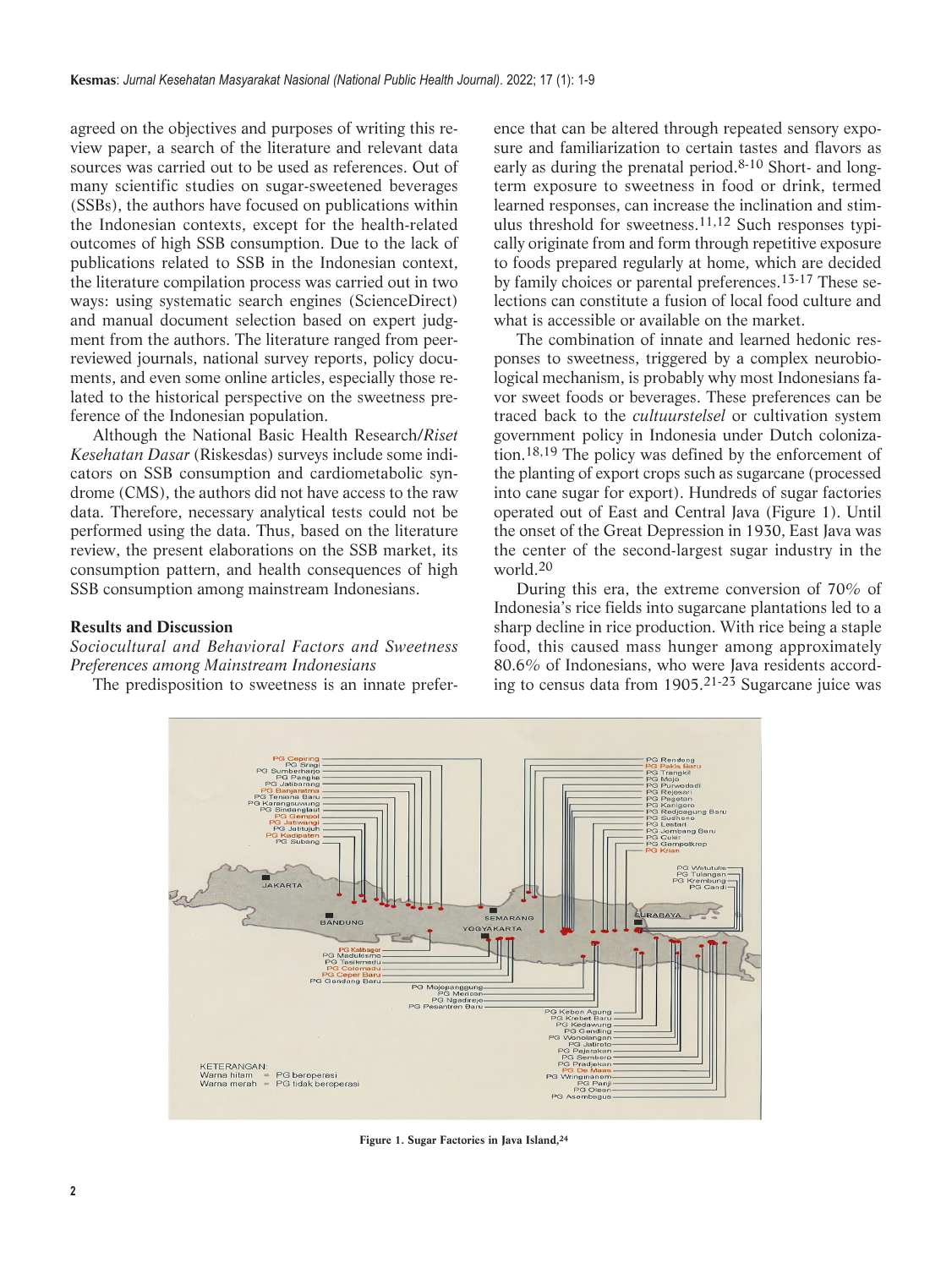<span id="page-2-0"></span>increasingly used for cooking to compensate for the carbohydrate intake that would have ordinarily come from rice consumption. In the long term, preference for sweetness in food and drink was absorbed into local food culture and dietary habits. Following domestic migration, which explained the 11.9% reduction (80.6% to 68.7%) in Indonesians residing in Java between 1905 and 1930, these changes spread to other islands in the country[.22,23](#page-6-0)

# *The Sugar-Sweetened Beverages Market and Patterns of Sugar-Sweetened Beverages Consumption among Mainstream Indonesians*

According to 2019 study conducted by the Monell Chemical Senses Center in the United States, which involved a synthesis of 400,000 customer reviews, food products commercially available today are more on the sweet side or even considered overly sweet, and this is regarded as a global phenomenon.[24](#page-6-0) Specifically, SSBs have become increasingly variegated after 2000 and accessible over the years. Before 2000, SSBs comprised a limited selection of soft drinks, sweetened teas, juices or juice-based drinks, and sweetened milk and fermented milk beverages. Today, consumers can also choose from sweetened coffee, flavored water, energy drinks, honey drinks, bubble tea, and powdered drinks. Each type varies in brand, volume, sugar content, price, packaging, and targeted customer groups.

Within the country, SSBs are produced by medium and large corporations and small microenterprises that have absorbed many workers.<sup>[25](#page-6-0)</sup> The inclusion of more than 60% of street vendors into retail businesses has made SSBs highly accessible to various classes of customers, accounting for taste preference, purchasing power, and even lifestyle. Thus, it is unsurprising that the recent data from the Liquid Intake over 7-Days (Liq.In7) surveys, which were conducted across Europe, South America, and Asia[,26](#page-6-0) showed that SSBs constitute the third-largest source of Indonesians' liquid consumption (227 mL/day, approximately  $8\%$ ) after water and hot beverages (2,164 and 263 mL/day, or approximately 80% and 10%, respectively). Herein, SSBs refer to both factory-made products and homemade beverages such as coffee or tea, to which sugar is typically added. From 22 samples of SSBs randomly selected in the market, it was determined that a 317-mL serving of an average factorymade SSB is close to Indonesians' per capita daily SSB consumption. The data suggest that it is likely that SSBs are consumed in their entirety in one sitting.[26](#page-6-0)

Following the WHO recommendation to limit free sugar intake to 5% to 10% of daily total energy intake (TEI)[,27](#page-6-0) once-daily consumption of SSB may already put an individual at risk of exceeding that limit. Using the upper limit of 10% of TEI, the daily free sugar intake allowance for adults and children aged under five years would be 50 g and 27 g–40 g, respectively.[7](#page-6-0) The Ministry of Health of the Republic of Indonesia noted that free sugar intake of more than 50 g per day is excessive and recommends that it not exceed 25 g.<sup>[28](#page-6-0)</sup> From the same 22 samples of SSBs, a 317 mL serving portion of an SSB contains 23 g of sugar or approximately 7.26 g per 100 mL. The fact that unhealthy choices in SSBs continue to dominate the local market, considering that the National Agency of Drug and Food Control/*Badan Pengawas Obat dan Makanan* (BPOM) classifies "healthy choices" in SSBs as containing no more than 6 g of sugar per 100 mL.<sup>29</sup> Consumption of SSB by itself, even once a day, can mean ingesting amounts of free sugar approaching the daily intake limits set by the WHO and the Ministry of Health.

Indonesians are introduced to SSBs at an early age. The Total Diet Study in 2014 indicated that 42.6% of children aged under five years consume SSBs, with the highest consumption (59.8%) among those aged 36–59 months[.30](#page-7-0) High SSB consumption can also be reflected in the substantial proportion (67.19%) of household spending devoted to SSBs, as reported in the 2017 National Socioeconomic Survey/*Survei Sosial Ekonomi Nasional* conducted by Daeli and Nurwahyuni.<sup>31</sup> In line with these estimates, the 2018 of Basic Health Research survey,<sup>32</sup> indicated that 61.3% of Indonesians aged  $\geq 3$ years consumed at least one SSB per day [\(Figure 2\)](#page-2-0), with



**[Figure 2.](#page-2-0) Individual Daily Consumption of Sugar-Sweetened Beverages and Sugar-Sweetened Foods by Age, Sex, and Location[,32](#page-7-0)**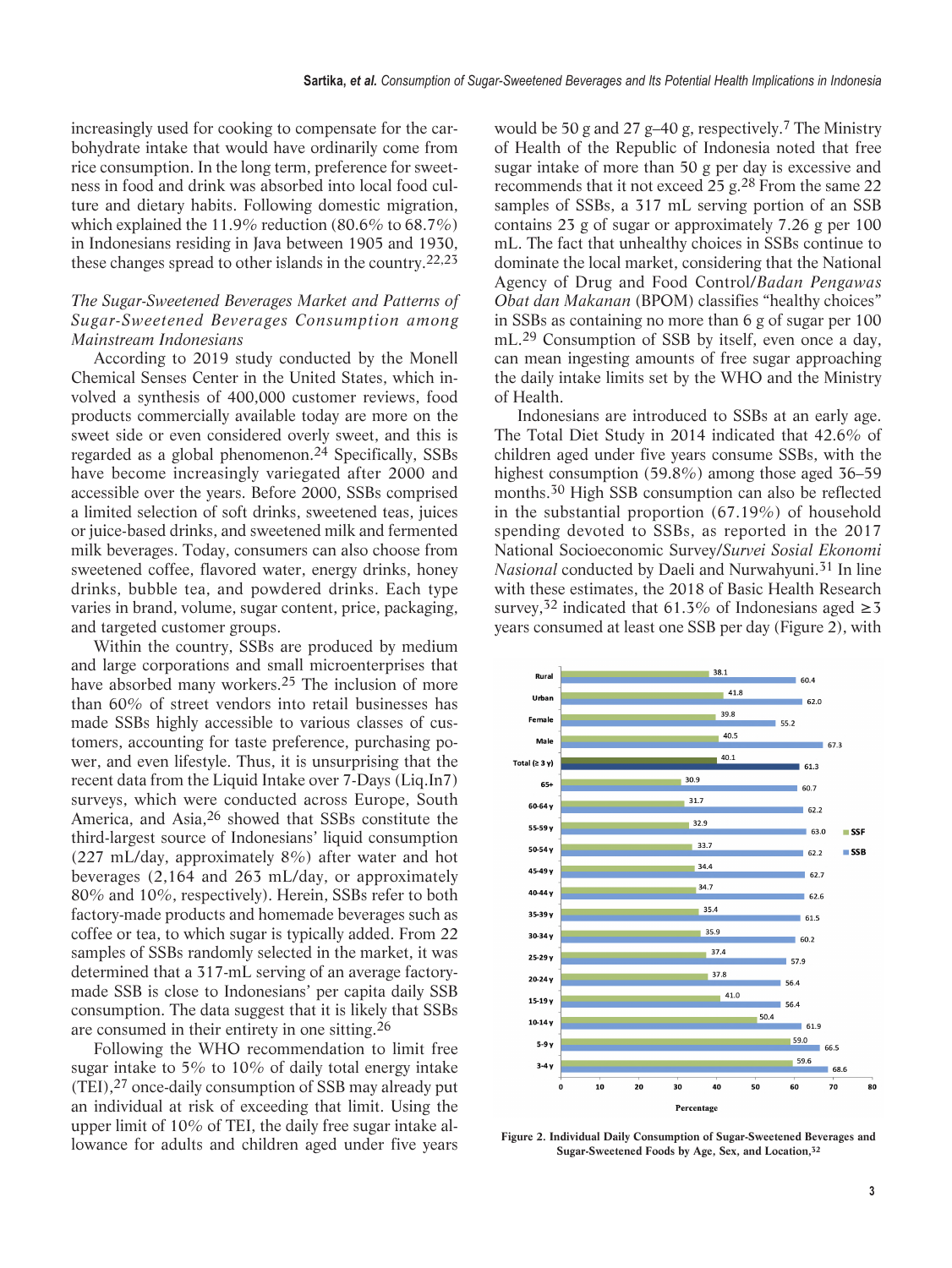consumption exceeding that of sugar-sweetened food (40.1%). Sugar-sweetened food consumption was higher in male than female Indonesians (67.3% vs. 55.2%), but no notable age- or location-based (rural vs. urban) differences in consumption patterns were observed.

These findings explain why the consumption of SSBs, regardless of origin, can be regarded as the most considerable source of per capita sugar intake in Indonesia and constitutes a potent risk factor of various relevant health conditions. Studies have consistently reported that SSBs account for almost 20% of the TEI of teenagers in East Jakarta,  $33$  and Bandung.  $34$  In addition, a systematic review on snack food or SSB consumption in young children in low- and middle-income countries (including Indonesia) reported a TEI of 13%–38% (median 19.3%), exceeding the maximum allowance of  $10\%$ .<sup>35</sup>

According to data from the 2017 National Socioeconomic Survey,[36](#page-7-0) among all variants of SSBs (alcoholic or otherwise), soft drinks were the least popular. In contrast, ready-to-drink beverages such as coffee, milk coffee, tea, and chocolate milk were the most highly purchased and consumed. Using the same data set, Daeli and Nurwahyuni,<sup>[31](#page-7-0)</sup> analyzed the determinants of SSB consumption in Indonesia. The consumption of fast food and processed snacks, the price of SSBs, and per capita income were found to be positively associated with SSB intake. This study revealed that SSB intake was reduced by 19.86% with every 10% price increase. Being aged 65 years or over was negatively associated with SSB consumption.

# *Health Outcomes Related to High Sugar-Sweetened Beverages Consumption*

Thousands of published studies have addressed the negative health effects of SSB consumption, with evidence of the link between the two ranging from low, moderate, and strong (Figure  $3$ ).<sup>1</sup> Experimental tests indicated that SSB consumption may not necessarily induce satiety or self-regulation in the next food or drink consumed. A person's sensitivity to proper compensation for excessive caloric intake, especially following the consumption of liquids,<sup>37</sup> that are not solid sources of carbohydrates, appears to diminish by age or body adiposity.[38-40](#page-7-0) These could lend a plausible explanation to why SSB consumption has been associated with conditions such as for overweight,<sup>[39,40](#page-7-0)</sup> obesity,<sup>[41,42](#page-7-0)</sup> fatty liver,<sup>[43](#page-7-0)</sup> CMS,  $44-47$  and type 2 diabetes.  $48,49$ 

Other studies have associated SSB consumption with risks of tooth decay,[50](#page-7-0) kidney disease[,51-53](#page-7-0) micronutrient deficiencies[,54-57](#page-7-0) cancer[,58](#page-7-0) strokes[,59](#page-7-0) psychological dis-



\*25% of TEI; with considerations that:

-SSB is not the only source of free sugar consumption

- the WHO recommended daily limit < 10% TEI from "free sugar", which includes added- and sugars naturally present in food

**Figure 3. Immediate Biophysiological Consequences and Nutritional Health Outcomes Related to Sugar-Sweetened Beverages Consumption**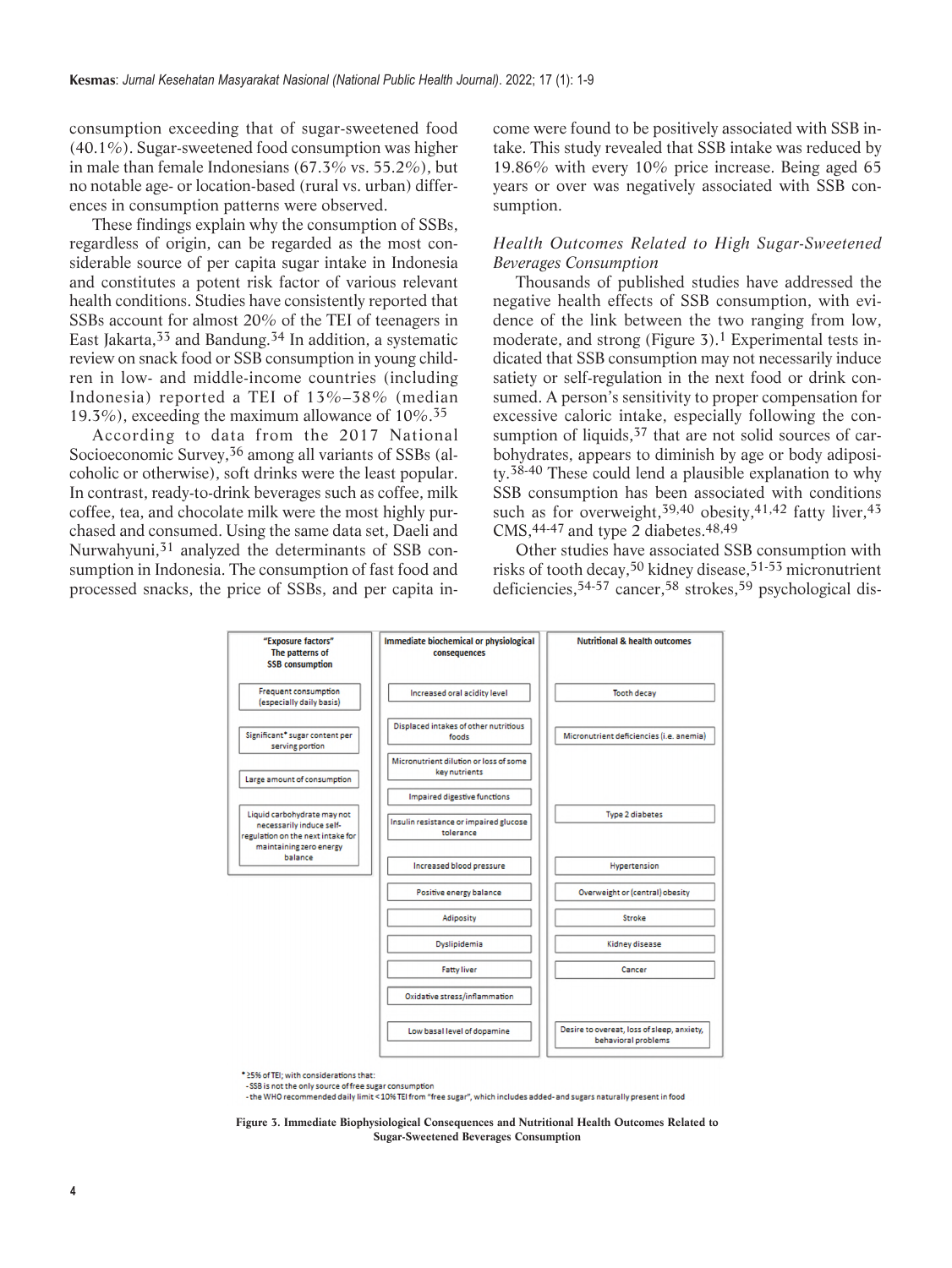<span id="page-4-0"></span>orders such as anxiety, sleep loss,[60](#page-7-0) and behavioral problems among preschoolers, $\overline{6}1$  among others.<sup>[62](#page-8-0)</sup> Such disturbances have been linked to the high sugar content and other substances (e.g., carbon dioxide, caffeine, and artificial sweeteners) in SSBs. Their consumption initially leads to some intermediate conditions such as positive energy balance, increased oral acidity level, impaired digestive function, and the insufficient intake or loss of certain key nutrients.

# *Health Outcomes that are Potentially Linked to High Sugar-Sweetened Beverages Consumption in Indonesia*

Growing concerns about SSB-related health risks must be sufficiently addressed concerning the efforts to reduce SSB consumption in Indonesia, especially in consideration of trends in national health statistics within the past two decades, which have highlighted the emergence and population risk of NCDs as the persistent problem of undernutrition. The Global Health Estimates of the WHO[,63](#page-8-0) NCDs attributed to 61.3% of deaths in 2000, 68.9% in 2010, 72.5% in 2015, and 73.3% in 2016—a clear upward progression. The National Basic Health Research survey in 2018,<sup>32</sup> reported that the on-



set of overweight in early infancy was 13.6%, declined approximately 5% to 6% between the ages of 6 and 59 months, and rose again after 5 years. As shown in [Figure](#page-4-0) [4,](#page-4-0) the proportional distribution of individuals with obesity shifted from being lower to being consistently higher than that of individuals with overweight, with considerably significant proportional differences of more than 6% between the ages of 25 and 64 years. The percentage of girls and women with overweight aged ≤18 years was higher than boys and men with the same condition. In contrast, the percentage of boys and men with obesity was higher than that of girls and women with the same condition. Beyond that age, however, the proportion of women with obesity spiked almost sevenfold, far exceeding that of men with obesity.

Across all age groups, the prevalence of overweight and obesity was consistently higher in urban than rural areas [\(Figure 4\)](#page-4-0). The proportional distribution patterns of overweight and obesity by age group were similar by location (e.g., urban or rural), with a higher prevalence of overweight than obesity in individuals aged less than 18 years. At and over the age of 18 years, obesity was more prevalent than overweight. Across years, the prevalence of overweight and obesity rose steadily across all age groups, with the most striking increase in the preva-



**[Figure 5.](#page-5-0) Prevalence of Overweight and Obesity by Age Group Across Years[,32,64](#page-8-0)**

**Figure 4. Prevalence of Overweight and Obesity by Age Group[,32](#page-8-0)**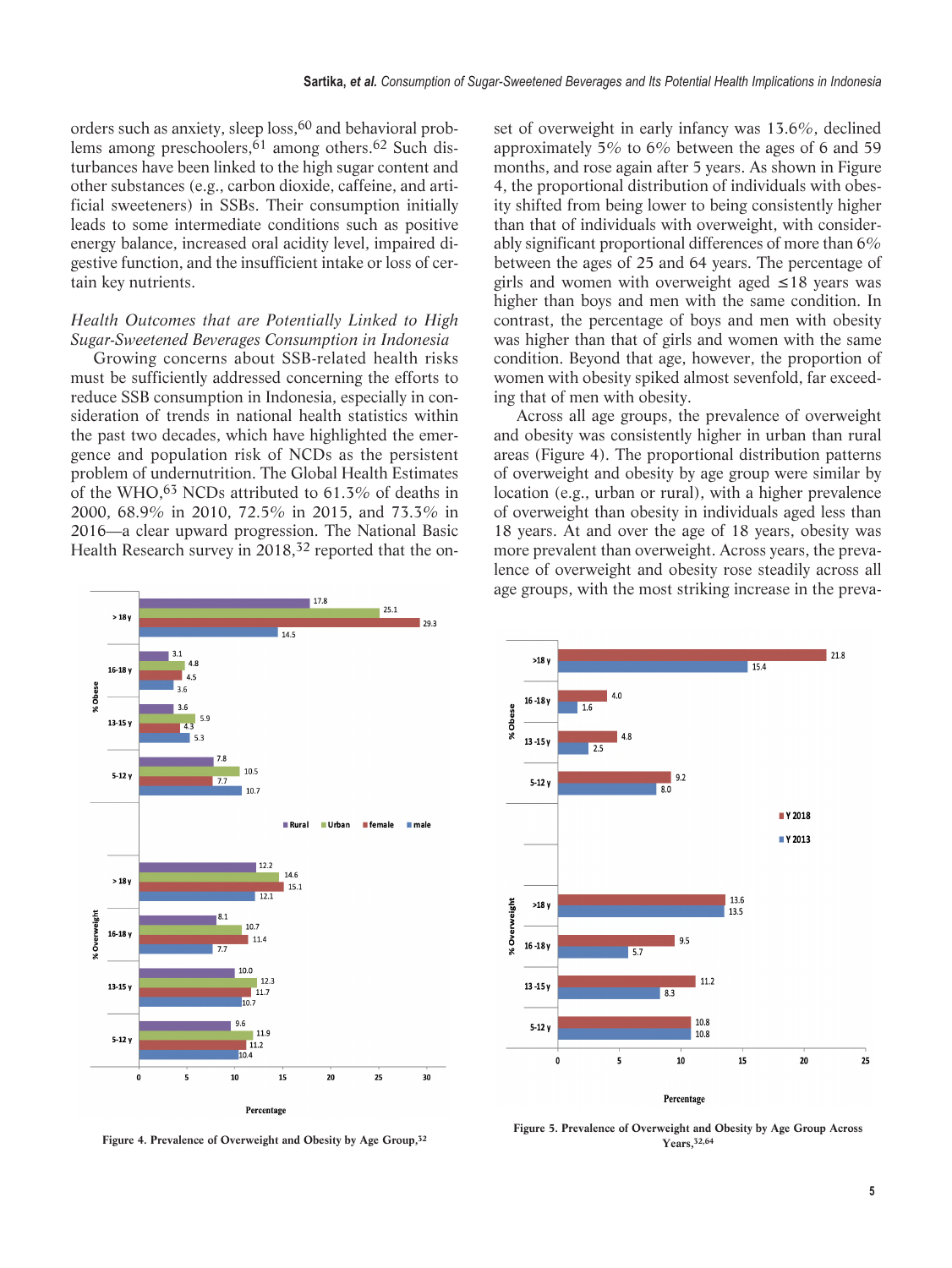<span id="page-5-0"></span>

**Figure 6. Prevalence of NCDs Across Years[,64,65](#page-8-0)**

lence of obesity in those aged 18 years or over from 15.4% to 21.8% between 2013 and 2018 [\(Figure 5\)](#page-4-0).

Between 2007 and 2013, the prevalence and risk of NCDs among individuals aged 18 years or over increased by approximately more than  $1\%$  [\(Figure 6\)](#page-5-0). Statistics from the National Basic Health Research survey in 2013,[64](#page-8-0) indicated that NCD prevalence and risk were higher among women living in urban areas and those of a higher socioeconomic class (including women with both of these attributes; [Figure 7\)](#page-5-0). More detailed analysis is warranted for interpreting whether this higher prevalence means a higher risk of developing NCDs and/or is ascribable to higher compliance to medical care. Aside from the prevalence differences, statistics from the 2007[,65](#page-8-0) and 2013[,64](#page-8-0) National Basic Health Research survey indicate that NCDs constitute a serious public health concern [\(Figure 6](#page-5-0) and [7\)](#page-5-0).

# **Conclusion and Recommendation**

Understanding the potential contributions of Indonesia's high SSB consumption is exigent as CMS, and any other health conditions show increasing trends over time. Some relevant indicators from the National Basic Health Research survey in 2018 can be a preliminarily study to examine any correlations in SSB consumption with the population's dietary quality and nutritional outcomes by age group, sex, socioeconomic class, and location (urban/rural and geographical). Future studies are required to estimate better Indonesia's annual financial and non-financial losses (e.g., in terms of govern ment health spending and disability-adjusted life years, respectively) attributable to NCDs. These estimates can form a strong foundation for developing policies on limiting the population's sugar intake, including SSBs.



Notes: Population 1: Hypertension, diabetes, cancer, obesity, central obesity; Population 2: Hypertension, diabetes, cancer, obesity; Population 3: Hypertension, diabetes, obesity; Population 4: Hypertension, diabetes, obesity, central obesity.

#### **Figure 7. Prevalence of NCDs by Sex, Location, and Socioeconomic Class[,64](#page-8-0)**

On the supply side, four approaches to lower SSB consumption are proposed as follows: (1) enforcing regulations to limit the sugar content of any form of SSB and provide complete nutritional information, particularly total sugar content; (2) promoting both the production and consumption of products containing less sugar; and  $(3)$  reinforcing interventions on retail and food services to set beverages with less sugar as default options, offer more of such products on counters, or even apply strict conditions on selling products with substantially high sugar content; (4) and pursuing further study, academic reviews, and debates on empiric policies to control sugar consumptions at the population level.

Equally importantly, on the demand side, practical educational approaches must be explored and implemented to modify Indonesians' sweetness preferences, with adjustments made for age groups and sociocultural contexts. Such education must strongly emphasize the following: (1) the health benefits of reducing free sugar intake (including that from SSBs) and (2) promoting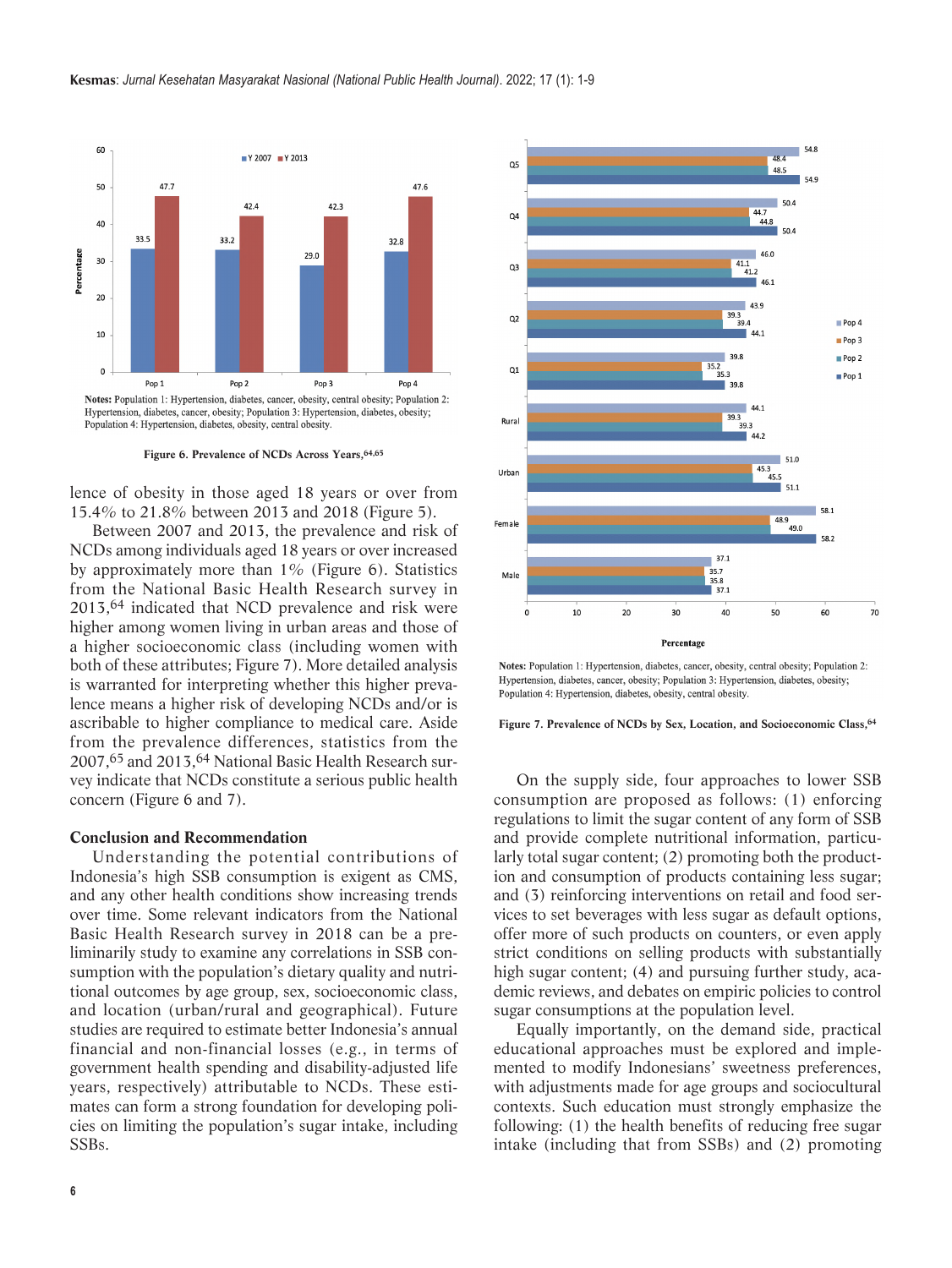<span id="page-6-0"></span>healthier eating habits among the population, including the limitation of sugary food and drink, starting from an early age.

#### **Abbreviations**

SSB: Sugar-Sweetened Beverages; NCDs: Noncommunicable Disease; WHO: World Health Organization; CMS: Cardiometabolic Syndrome; PG: *Pabrik Gula* (Sugar Factory); TEI: Total Energy Intake; BPOM: *Badan Pengawas Obat dan Makanan*; g: gram; mL: milliliter; Riskesdas: *Riset Kesehatan Dasar*.

# **Ethics Approval and Consent to Participate**

Not Applicable

### **Competing Interest**

The author declares that there are no significant competing financial, professional, or personal interests that might have affected the performance or presentation of the work described in this manuscript.

## **Availability of Data and Materials**

The dataset used and analyzed are available in published documents and the internet.

### **Authors' Contribution**

All authors contribute to the conception and construction of the review outline and the compilation of references. Furthermore, RADS, A, MIZB, SB, and WL provide input on substantial elements of the review, research implications and near future policy development, considerations on the political implication of the review. LW coordinated communication between experts, synthesis the review, aligned the progress of the draft review with recommended time frame provided by the donor. WL also coordinated funding support from the donor and the final editing of the draft manuscript.

# **Acknowledgment**

The Indonesian Danone Institute Foundation funded this work. Also, this manuscript was edited by Wallace Academic Editing.

## **References**

- 1. [Bleich SN, Vercammen KA. The negative impact of sugar-sweetened](https://doi.org/10.1186/s40608-017-0178-9) [beverages on children's health: an update of the literature. BMC Obes.](https://doi.org/10.1186/s40608-017-0178-9) [2018; 5 \(1\): 6.](https://doi.org/10.1186/s40608-017-0178-9)
- 2. [Amies-Cull B, Briggs ADM, Scarborough P. Estimating the potential](https://doi.org/10.1136/bmj.l1417) [impact of the UK government's sugar reduction programme on child](https://doi.org/10.1136/bmj.l1417) [and adult health: modelling study. BMJ. 2019; 365: l1417.](https://doi.org/10.1136/bmj.l1417)
- 3. [Colchero MA, Popkin BM, Rivera JA, Ng SW. Beverage purchases](https://doi.org/10.1136/bmj.h6704) [from stores in Mexico under the excise tax on sugar sweetened bever](https://doi.org/10.1136/bmj.h6704)[ages: observational study. BMJ. 2016; 352: h6704.](https://doi.org/10.1136/bmj.h6704)
- 4. [Veerman JL, Sacks G, Antonopoulos N, Martin J. The impact of a tax](https://doi.org/10.1371/journal.pone.0151460) [on sugar-sweetened beverages on health and health care costs: a mo](https://doi.org/10.1371/journal.pone.0151460)  delling study. PLoS One. 2016; 11 (4): 1-10.
- 5. [Eyles H, Ni Mhurchu C, Nghiem N, Blakely T. Food pricing strategies,](https://doi.org/10.1371/journal.pmed.1001353) [population diets, and noncommunicable disease: a systematic review](https://doi.org/10.1371/journal.pmed.1001353) [of simulation studies. PLoS Med. 2012; 9 \(12\): e1001353.](https://doi.org/10.1371/journal.pmed.1001353)
- 6. [World Health Organization. Fiscal policies for diet and the prevention](https://www.who.int/publications/i/item/9789241511247) [of noncommunicable diseases: technical meeting report. Geneva:](https://www.who.int/publications/i/item/9789241511247) [WHO; 2015.](https://www.who.int/publications/i/item/9789241511247)
- 7. [World Health Organization. Handbook for guideline development 2nd](https://www.who.int/publications/i/item/9789241548960) [ed. Geneva: WHO; 2014.](https://www.who.int/publications/i/item/9789241548960)
- 8. [Ventura AK, Mennella JA. Innate and learned preferences for sweet](https://journals.lww.com/co-clinicalnutrition/Abstract/2011/07000/Innate_and_learned_preferences_for_sweet_taste.12.aspx) [taste during childhood. Curr Opin Clin Nutr Metab Care. 2011; 14](https://journals.lww.com/co-clinicalnutrition/Abstract/2011/07000/Innate_and_learned_preferences_for_sweet_taste.12.aspx) [\(4\): 379–84.](https://journals.lww.com/co-clinicalnutrition/Abstract/2011/07000/Innate_and_learned_preferences_for_sweet_taste.12.aspx)
- 9. [Lenoir M, Serre F, Cantin L, Ahmed SH. Intense sweetness surpasses]( https://doi.org/10.1371/journal.pone.0000698) [cocaine reward. PLoS One. 2007; 2 \(8\).]( https://doi.org/10.1371/journal.pone.0000698)
- 10. [Mennella JA, Jagnow CP, Beauchamp GK. Prenatal and postnatal fla](https://doi.org/10.1542/peds.107.6.e88)[vor learning by human infants. Pediatrics. 2001; 107 \(6\): e88.](https://doi.org/10.1542/peds.107.6.e88)
- 11. [Liem DG, De Graaf C. Sweet and sour preferences in young children](https://doi.org/10.1016/j.physbeh.2004.08.028) [and adults: role of repeated exposure. Physiol Behav. 2004; 83 \(3\):](https://doi.org/10.1016/j.physbeh.2004.08.028)  $421-9$
- 12. [Liem DG, Mennella JA. Sweet and sour preferences during childhood:](https://doi.org/10.1002/dev.10067) [role of early experiences. Dev Psychobiol. 2002; 41 \(4\): 388–95.](https://doi.org/10.1002/dev.10067)
- 13. [Haughton CF, Waring ME, Wang ML, Rosal MC, Pbert L, Lemon SC.](https://doi.org/10.1016/j.jpeds.2018.06.046) [Home matters: adolescents drink more sugar-sweetened beverages](https://doi.org/10.1016/j.jpeds.2018.06.046) [when available at home. J Pediatr. 2018; 202: 121–8.](https://doi.org/10.1016/j.jpeds.2018.06.046)
- 14. [Pinard CA, Davy BM, Estabrooks PA. Beverage intake in low-income](https://doi.org/10.1016/j.eatbeh.2011.07.012) [parent–child dyads. Eat Behav. 2011; 12 \(4\): 313–6.](https://doi.org/10.1016/j.eatbeh.2011.07.012)
- 15. [Fiorito LM, Marini M, Mitchell DC, Smiciklas-Wright H, Birch LL.](https://doi.org/10.1016/j.jada.2009.12.027) [Girls' early sweetened carbonated beverage intake predicts different](https://doi.org/10.1016/j.jada.2009.12.027) [patterns of beverage and nutrient intake across childhood and adoles](https://doi.org/10.1016/j.jada.2009.12.027)[cence. J Am Diet Assoc. 2010; 110 \(4\): 543–50.](https://doi.org/10.1016/j.jada.2009.12.027)
- 16. [Lora KR, Hubbs-Tait L, Ferris AM, Wakefield D. African-American](https://doi.org/10.1016/j.appet.2016.09.012) [and hispanic children's beverage intake: differences in associations](https://doi.org/10.1016/j.appet.2016.09.012) [with desire to drink, fathers' feeding practices, and weight concerns.](https://doi.org/10.1016/j.appet.2016.09.012) [Appetite. 2016; 107: 558–67.](https://doi.org/10.1016/j.appet.2016.09.012)
- 17. [Bogart LM, Elliott MN, Ober AJ, Klein DJ, Hawes-Dawson J, Cowgill](https://doi.org/doi: 10.1016/j.acap.2017.01.015) [BO, et al. Home sweet home: parent and home environmental factors](https://doi.org/doi: 10.1016/j.acap.2017.01.015) [in adolescent consumption of sugar-sweetened beverages. Acad](https://doi.org/doi: 10.1016/j.acap.2017.01.015) [Pediatr. 2017; 17 \(5\): 529–36.](https://doi.org/doi: 10.1016/j.acap.2017.01.015)
- 18. Federal Research Division. Indonesia: a country study. 6th ed. Frederik H, Worden RL, editors. Library of Congress; 2011.
- 19. Seri Buku Tempo. Antropologi kuliner nusantara (The anthropology of culinary archipelago). 1th ed. Jakarta: PT. Gramedia; 2015.
- 20. [Buahpena FIB. Wadah karya FIB UGM; 2015.](https://buahpena.fib.ugm.ac.id/?p=103 )
- 21. [Wahyuni S, Sinuraya JF. Industri dan perdagangan gula di Indonesia :](http://repository.pertanian.go.id/bitstream/handle/123456789/5321/INDUSTRI%20DAN%20PERDAGANGAN%20GULA%20DI%20INDONESIA-%20PEMBELAJARAN%20DARI%20KEBIJAKAN%20ZAMAN%20PENJAJAHAN%20%E2%80%93%20SEKARANG.pdf?sequence=1) [pembelajaran dari kebijakan zaman penjajahan – sekarang \(Sugarcane](http://repository.pertanian.go.id/bitstream/handle/123456789/5321/INDUSTRI%20DAN%20PERDAGANGAN%20GULA%20DI%20INDONESIA-%20PEMBELAJARAN%20DARI%20KEBIJAKAN%20ZAMAN%20PENJAJAHAN%20%E2%80%93%20SEKARANG.pdf?sequence=1) [industry and trade : lesson learned from the applied policies during the](http://repository.pertanian.go.id/bitstream/handle/123456789/5321/INDUSTRI%20DAN%20PERDAGANGAN%20GULA%20DI%20INDONESIA-%20PEMBELAJARAN%20DARI%20KEBIJAKAN%20ZAMAN%20PENJAJAHAN%20%E2%80%93%20SEKARANG.pdf?sequence=1) [colonial era up until this period\). Forum penelitian Agro Ekonomi.](http://repository.pertanian.go.id/bitstream/handle/123456789/5321/INDUSTRI%20DAN%20PERDAGANGAN%20GULA%20DI%20INDONESIA-%20PEMBELAJARAN%20DARI%20KEBIJAKAN%20ZAMAN%20PENJAJAHAN%20%E2%80%93%20SEKARANG.pdf?sequence=1) [2009; 27 \(2\): 151-67.](http://repository.pertanian.go.id/bitstream/handle/123456789/5321/INDUSTRI%20DAN%20PERDAGANGAN%20GULA%20DI%20INDONESIA-%20PEMBELAJARAN%20DARI%20KEBIJAKAN%20ZAMAN%20PENJAJAHAN%20%E2%80%93%20SEKARANG.pdf?sequence=1)
- 22. [Nitisastro W. Population trends in Indonesia. Equinox Publishing;](https://ecommons.cornell.edu/handle/1813/53494 ) [2006.](https://ecommons.cornell.edu/handle/1813/53494 )
- 23. [Gooszen H. A demographic history of the Indonesian Archipelago](https://pustaka.pu.go.id/biblio/a-demographic-history-of-the-indonesian-archipelago-1880-1942/EK97L) [1880-1942. The Netherlands: KITLV Press; 1999.](https://pustaka.pu.go.id/biblio/a-demographic-history-of-the-indonesian-archipelago-1880-1942/EK97L)
- 24. [Subiyanto H. Peta Pabrik Gula Indonesia; 2015.](http://pabrikgula-baru.blogspot.com/p/p.html)
- 25. Asosiasi Industri Minuman Ringan (The Association of Soft Drink). Kinerja dan tantangan industri minuman ringan; 2020.
- 26. [Laksmi PW, Morin C, Gandy J, Moreno LA, Kavouras SA, Martinez](http://dx.doi.org/10.1007/s00394-018-1740-z) [H, et al. Fluid intake of children, adolescents and adults in Indonesia:](http://dx.doi.org/10.1007/s00394-018-1740-z) [results of the 2016 Liq.In7 national cross-sectional survey. Eur J Nutr.](http://dx.doi.org/10.1007/s00394-018-1740-z)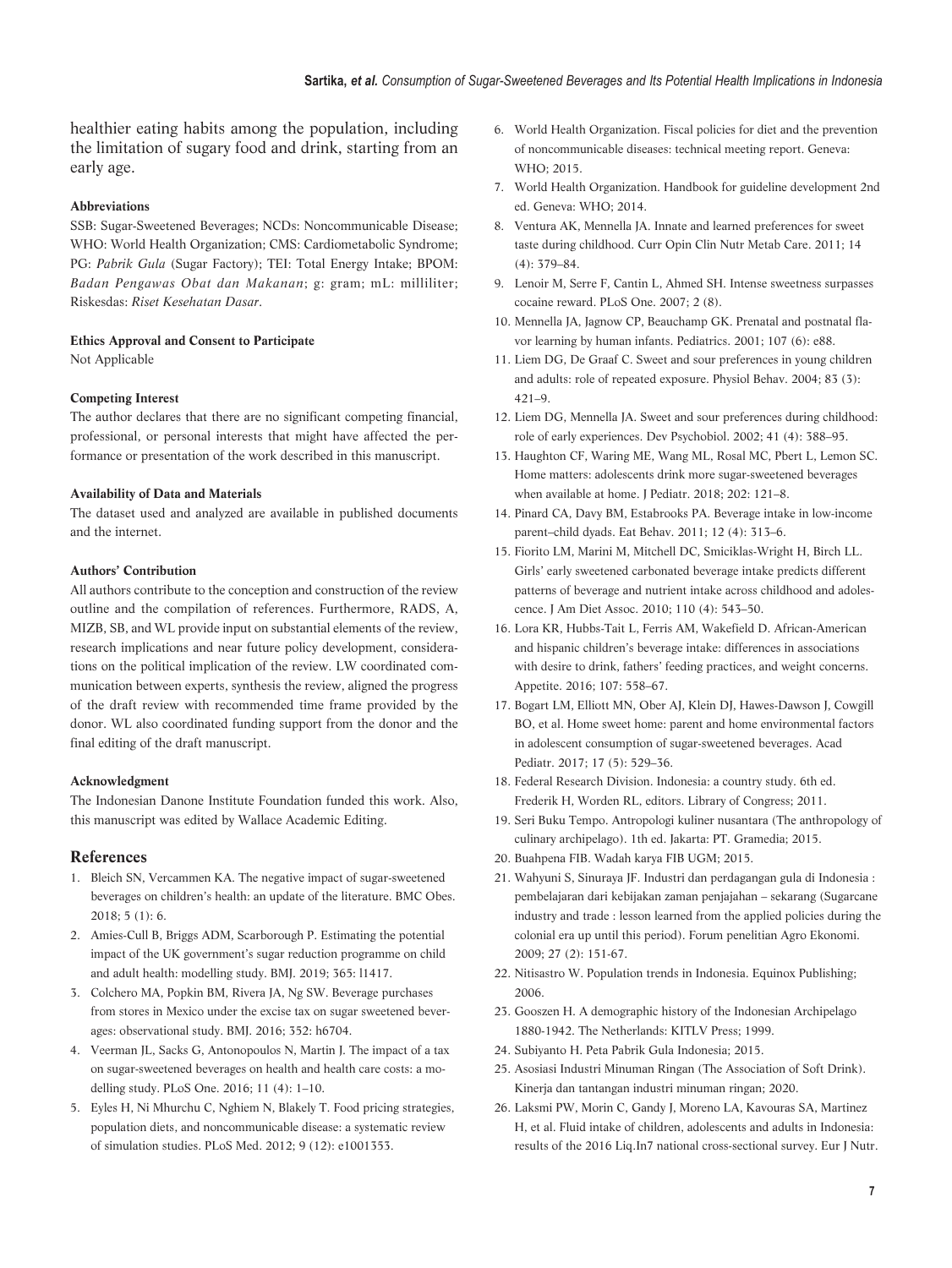<span id="page-7-0"></span>[2018; 57\(3\): 89–100.](http://dx.doi.org/10.1007/s00394-018-1740-z)

- 27. [World Health Organization. Guideline: sugars intake for adults and](https://www.who.int/publications/i/item/9789241549028 ) [children. World Health Organization; 2015.](https://www.who.int/publications/i/item/9789241549028 )
- 28. [Kementerian Kesehatan Republik Indonesia. Peraturan Menteri](https://peraturan.bpk.go.id/Home/Details/172111/permenkes-no-30-tahun-2013) [Kesehatan Republik Indonesia nomor 30 tahun 2013 tentang pencan](https://peraturan.bpk.go.id/Home/Details/172111/permenkes-no-30-tahun-2013)[tuman kandungan gula, garam, dan lemak serta pesan kesehatan untuk](https://peraturan.bpk.go.id/Home/Details/172111/permenkes-no-30-tahun-2013) [pangan olahan dan pangan siap saji; 2013.](https://peraturan.bpk.go.id/Home/Details/172111/permenkes-no-30-tahun-2013)
- 29. [Badan Pengawas Obat dan Makanan Republik Indonesia. Peraturan](https://standarpangan.pom.go.id/dokumen/peraturan/2019/PBPOM_Nomor_22_Tahun_2019_tentang_ING.pdf) [Kepala Badan Pengawasan Obat dan Makanan Republik Indonesia](https://standarpangan.pom.go.id/dokumen/peraturan/2019/PBPOM_Nomor_22_Tahun_2019_tentang_ING.pdf) [nomor 22 tahun 2019 tentang informasi nilai gizi pada label pangan](https://standarpangan.pom.go.id/dokumen/peraturan/2019/PBPOM_Nomor_22_Tahun_2019_tentang_ING.pdf) [olahan; 2019.](https://standarpangan.pom.go.id/dokumen/peraturan/2019/PBPOM_Nomor_22_Tahun_2019_tentang_ING.pdf)
- 30. [Badan Penelitian dan Pengembangan Kesehatan Republik Indonesia.](https://www.pusat2.litbang.kemkes.go.id/2015/04/30/buku-studi-diet-total-survei-konsumsi-makanan-individu/ ) [Studi diet total : survei konsumsi makanan individu. Jakarta; 2014.](https://www.pusat2.litbang.kemkes.go.id/2015/04/30/buku-studi-diet-total-survei-konsumsi-makanan-individu/ )
- 31. [Daeli WAC, Nurwahyuni A. Determinan sosial ekonomi konsumsi](https://journal.fkm.ui.ac.id/jurnal-eki/article/view/3066 ) [minuman berpemanis di Indonesia : analisis data susenas 2017. Jurnal](https://journal.fkm.ui.ac.id/jurnal-eki/article/view/3066 ) [Ekonomi Kesehatan Indonesia. 2019; 4\(1\): 1-11.](https://journal.fkm.ui.ac.id/jurnal-eki/article/view/3066 )
- 32. [Ministry of Health of Indonesia. Basic Health Research 2018. Badan](http://repository.litbang.kemkes.go.id/id/eprint/3514) [Penelitian dan Pengembangan Kesehatan. Jakarta; 2018.](http://repository.litbang.kemkes.go.id/id/eprint/3514)
- 33. [Verakadita F. Minuman ringan dengan pemanis gula \(MRDPG\): pola](https://perpustakaan.fk.ui.ac.id/opac/index.php?p=show_detail&id=19412&keywords=) [konsumsi dan hubungannya dengan obesitas pada anak sekolah usia](https://perpustakaan.fk.ui.ac.id/opac/index.php?p=show_detail&id=19412&keywords=) [10-12 tahun \(studi kasus di sekolah Al-Azhar Rawamamangun Jakarta](https://perpustakaan.fk.ui.ac.id/opac/index.php?p=show_detail&id=19412&keywords=) [Timur\). Depok: Universitas Indonesia; 2015.](https://perpustakaan.fk.ui.ac.id/opac/index.php?p=show_detail&id=19412&keywords=)
- 34. [Akhriani M, Fadhilah E, Kurniasari FN. Hubungan konsumsi minu](https://doi.org/10.21776/ub.ijhn.2016.003.01.4 )[man berpemanis dengan kejadian kegemukan pada remaja di SMP](https://doi.org/10.21776/ub.ijhn.2016.003.01.4 ) [Negeri 1 Bandung. Indonesian Journal of Human Nutrition. 2016; 3](https://doi.org/10.21776/ub.ijhn.2016.003.01.4 )  $(1)$ : 29–40.
- 35. [Pries AM, Filteau S, Ferguson EL. Snack food and beverage consump](https://doi.org/10.1111/mcn.12729 )[tion and young child nutrition in low- and middle-income countries: a](https://doi.org/10.1111/mcn.12729 ) [systematic review. Matern Child Nutr. 2019; 15 \(S4\): 1–11.](https://doi.org/10.1111/mcn.12729 )
- 36. [Subdirectorates of Household Statistic, Central Bureau Statistic. Book](https://media.neliti.com/media/publications/50564-ID-pengeluaran-untuk-konsumsi-penduduk-indonesia-2007.pdf ) [1: consumption and expenditure of population of Indonesia: based on](https://media.neliti.com/media/publications/50564-ID-pengeluaran-untuk-konsumsi-penduduk-indonesia-2007.pdf ) [the March 2017 Susenas. Jakarta: BPS-Statistics Indonesia; 2007.](https://media.neliti.com/media/publications/50564-ID-pengeluaran-untuk-konsumsi-penduduk-indonesia-2007.pdf )
- 37. [Martin AA, Hamill LR, Davies S, Rogers PJ, Brunstrom JM. Energy](http://dx.doi.org/10.1016/j.appet.2015.06.007)[dense snacks can have the same expected satiation as sugar-containing](http://dx.doi.org/10.1016/j.appet.2015.06.007) [beverages. Appetite. 2015; 95: 81–8.](http://dx.doi.org/10.1016/j.appet.2015.06.007)
- 38. [Mattes RD. Dietary Compensation by humans for supplemental energy](https://doi.org/10.1016/0031-9384(95)02007-1) [provided as ethanol or carbohydrate in fluids. Physiol Behav. 1996; 59](https://doi.org/10.1016/0031-9384(95)02007-1) [\(1\): 179–87.](https://doi.org/10.1016/0031-9384(95)02007-1)
- 39. [DiMeglio DP, Mattes RD. Liquid versus solid carbohydrate: effects on](https://doi.org/10.1038/sj.ijo.0801229) [food intake and body weight. Int J Obes. 2000; 24 \(6\): 794–800.](https://doi.org/10.1038/sj.ijo.0801229)
- 40. [Bellisle F, Rolland-Cachera MF. How sugar-containing drinks might](https://doi.org/10.1016/S0140-6736(00)04034-4) [increase adiposity in children. Lancet. 2001; 357 \(9255\): 490–1.](https://doi.org/10.1016/S0140-6736(00)04034-4)
- 41. [Must A, Barish EE, Bandini LG. Modifiable risk factors in relation to](https://doi.org/10.1038/ijo.2009.60) [changes in BMI and fatness: what have we learned from prospective](https://doi.org/10.1038/ijo.2009.60) [studies of school-aged children. Int J Obes. 2009; 33 \(7\): 705–15.](https://doi.org/10.1038/ijo.2009.60)
- 42. [Marshall TA, Curtis AM, Cavanaugh JE, Warren JJ, Levy SM. Child](https://doi.org/10.1016/j.jand.2018.11.003) [and adolescent sugar-sweetened beverage intakes are longitudinally as](https://doi.org/10.1016/j.jand.2018.11.003)[sociated with higher body mass index z scores in birth cohort followed](https://doi.org/10.1016/j.jand.2018.11.003) [17 years. J Acad Nutr Diet. 2019; 119 \(3\): 425–34.](https://doi.org/10.1016/j.jand.2018.11.003)
- 43. [Ma J, Fox CS, Jacques PF, Speliotes EK, Hoffmann U, Smith CE, et al.](https://doi.org/10.1016/j.jhep.2015.03.032) [Sugar-sweetened beverage, diet soda, and fatty liver disease in the](https://doi.org/10.1016/j.jhep.2015.03.032) [Framingham Heart Study cohorts. J Hepatol. 2015; 63 \(2\): 462–9.](https://doi.org/10.1016/j.jhep.2015.03.032)
- 44. [Malik VS, Hu FB. Fructose and cardiometabolic health: what the evi](https://doi.org/10.1016/j.jacc.2015.08.025)[dence from sugar-sweetened beverages tells us. J Am Coll Cardiol.](https://doi.org/10.1016/j.jacc.2015.08.025)

[2015; 66 \(14\): 1615–24.](https://doi.org/10.1016/j.jacc.2015.08.025)

- 45. [Seferidi P, Millett C, Laverty AA. Sweetened beverage intake in associ](https://doi.org/10.1111/ijpo.12194)[ation to energy and sugar consumption and cardiometabolic markers](https://doi.org/10.1111/ijpo.12194) [in children. Pediatr Obes. 2017; 13\(4\): 195–203.](https://doi.org/10.1111/ijpo.12194)
- 46. [de Boer EC, de Rooij SR, Olthof MR, Vrijkotte TGM. Sugar-sweet](https://doi.org/10.1016/j.clnesp.2018.08.020)[ened beverages intake is associated with blood pressure and sympa](https://doi.org/10.1016/j.clnesp.2018.08.020)[thetic nervous system activation in children. Clin Nutr ESPEN. 2018;](https://doi.org/10.1016/j.clnesp.2018.08.020) [28: 232–5.](https://doi.org/10.1016/j.clnesp.2018.08.020)
- 47. [Malik AH, Akram Y, Shetty S, Malik SS, Yanchou Njike V. Impact of](https://doi.org/10.1016/j.amjcard.2014.01.437) [sugar-sweetened beverages on blood pressure. Am J Cardiol. 2014;](https://doi.org/10.1016/j.amjcard.2014.01.437)  $113 (9) \cdot 1574 - 80$
- 48. [Palmer JR, Boggs DA, Krishnan S, Hu FB, Singer M, Rosenberg L.](https://doi.org/10.1001/archinte.168.14.1487) [Sugar-sweetened beverages and incidence of type 2 diabetes mellitus](https://doi.org/10.1001/archinte.168.14.1487) [in African American women. Arch Intern Med. 2008; 168 \(14\): 1487–](https://doi.org/10.1001/archinte.168.14.1487)  $92$
- 49. [O'Neill KN, Fitzgerald AP, Kearney PM. Impact of population distri](https://doi.org/10.1016/j.annepidem.2019.12.007)[bution shifts in sugar-sweetened beverage consumption on type II dia](https://doi.org/10.1016/j.annepidem.2019.12.007)[betes incidence in Ireland. Ann Epidemiol. 2020; 41: 1–6.](https://doi.org/10.1016/j.annepidem.2019.12.007)
- 50. [Chi DL, Scott JM. Added sugar and dental caries in children. Dent](https://doi.org/10.1016/j.cden.2018.08.003) [Clin North Am. 2019; 63 \(1\): 17–33.](https://doi.org/10.1016/j.cden.2018.08.003)
- 51. [Rebholz CM, Young BA, Katz R, Tucker KL, Carithers TC, Norwood](https://doi.org/10.2215/CJN.06380518) [AF, et al. Patterns of beverages consumed and risk of incident kidney](https://doi.org/10.2215/CJN.06380518) [disease. Clin J Am Soc Nephrol. 2019; 14 \(1\): 49–56.](https://doi.org/10.2215/CJN.06380518)
- 52. [Bomback AS, Derebail VK, Shoham DA, Anderson CA, Steffen LM,](https://doi.org/10.1038/ki.2009.500) [Rosamond WD, et al. Sugar-sweetened soda consumption, hyper](https://doi.org/10.1038/ki.2009.500)[uricemia, and kidney disease. Kidney Int. 2010; 77 \(7\): 609–16.](https://doi.org/10.1038/ki.2009.500)
- 53. [Yuzbashian E, Asghari G, Mirmiran P, Zadeh-Vakili A, Azizi F. Sugar](https://doi.org/10.1111/nep.12646)[sweetened beverage consumption and risk of incident chronic kidney](https://doi.org/10.1111/nep.12646) [disease: Tehran lipid and glucose study. Nephrology. 2016; 21 \(7\):](https://doi.org/10.1111/nep.12646) [608–16.](https://doi.org/10.1111/nep.12646)
- 54. [Gibson S, Boyd A. Associations between added sugars and micronutri](https://doi.org/10.1017/S0007114508981484)[ent intakes and status: further analysis of data from the National Diet](https://doi.org/10.1017/S0007114508981484) [and Nutrition Survey of Young People aged 4 to 18 years. Br J Nutr.](https://doi.org/10.1017/S0007114508981484) [2009; 101 \(1\): 100–7.](https://doi.org/10.1017/S0007114508981484)
- 55. [Louzada ML da C, Martins APB, Canella DS, Baraldi LG, Levy RB,](https://doi.org/10.1590/S0034-8910.2015049006211) [Claro RM, et al. Impact of ultra-processed foods on micronutrient con](https://doi.org/10.1590/S0034-8910.2015049006211)[tent in the Brazilian diet. Rev Saude Publica. 2015; 49.](https://doi.org/10.1590/S0034-8910.2015049006211)
- 56. [Maunder EMW, Nel JH, Steyn NP, Kruger HS, Labadarios D. Added](https://doi.org/10.1371/journal.pone.0142059) [sugar, macro- and micronutrient intakes and anthropometry of chil](https://doi.org/10.1371/journal.pone.0142059)[dren in a developing world context. PLoS One. 2015; 10 \(11\): 1–24.](https://doi.org/10.1371/journal.pone.0142059)
- 57. [Fulgoni VL, Gaine PC, Scott MO, Ricciuto L, DiFrancesco L.](https://doi.org/10.1093/cdn/nzz126) [Association of added sugars intake with micronutrient adequacy in](https://doi.org/10.1093/cdn/nzz126) [U.S. Children and Adolescents: NHANES 2009–2014. Curr Dev Nutr.](https://doi.org/10.1093/cdn/nzz126) [2019; 6: 1–11.](https://doi.org/10.1093/cdn/nzz126)
- 58. [Chazelas E, Srour B, Desmetz E, Kesse-Guyot E, Julia C, Deschamps](https://doi.org/10.1136/bmj.l2408) [V, et al. Sugary drink consumption and risk of cancer: results from](https://doi.org/10.1136/bmj.l2408) [NutriNet-Santé prospective cohort. BMJ. 2019; 366.](https://doi.org/10.1136/bmj.l2408)
- 59. [Mossavar-Rahmani Y, Kamensky V, Manson JAE, Silver B, Rapp SR,](https://doi.org/10.1161/STROKEAHA.118.023100) [Haring B, et al. Artificially sweetened beverages and stroke, coronary](https://doi.org/10.1161/STROKEAHA.118.023100) [heart disease, and all-cause mortality in the women's health initiative.](https://doi.org/10.1161/STROKEAHA.118.023100) [Stroke. 2019; 50 \(3\): 555–62.](https://doi.org/10.1161/STROKEAHA.118.023100)
- 60. [Prather AA, Leung CW, Adler NE, Ritchie L, Laraia B, Epel ES. Short](https://doi.org/10.1016/j.sleh.2016.09.007) [and sweet: associations between self-reported sleep duration and sug](https://doi.org/10.1016/j.sleh.2016.09.007)[ar-sweetened beverage consumption among adults in the United](https://doi.org/10.1016/j.sleh.2016.09.007)